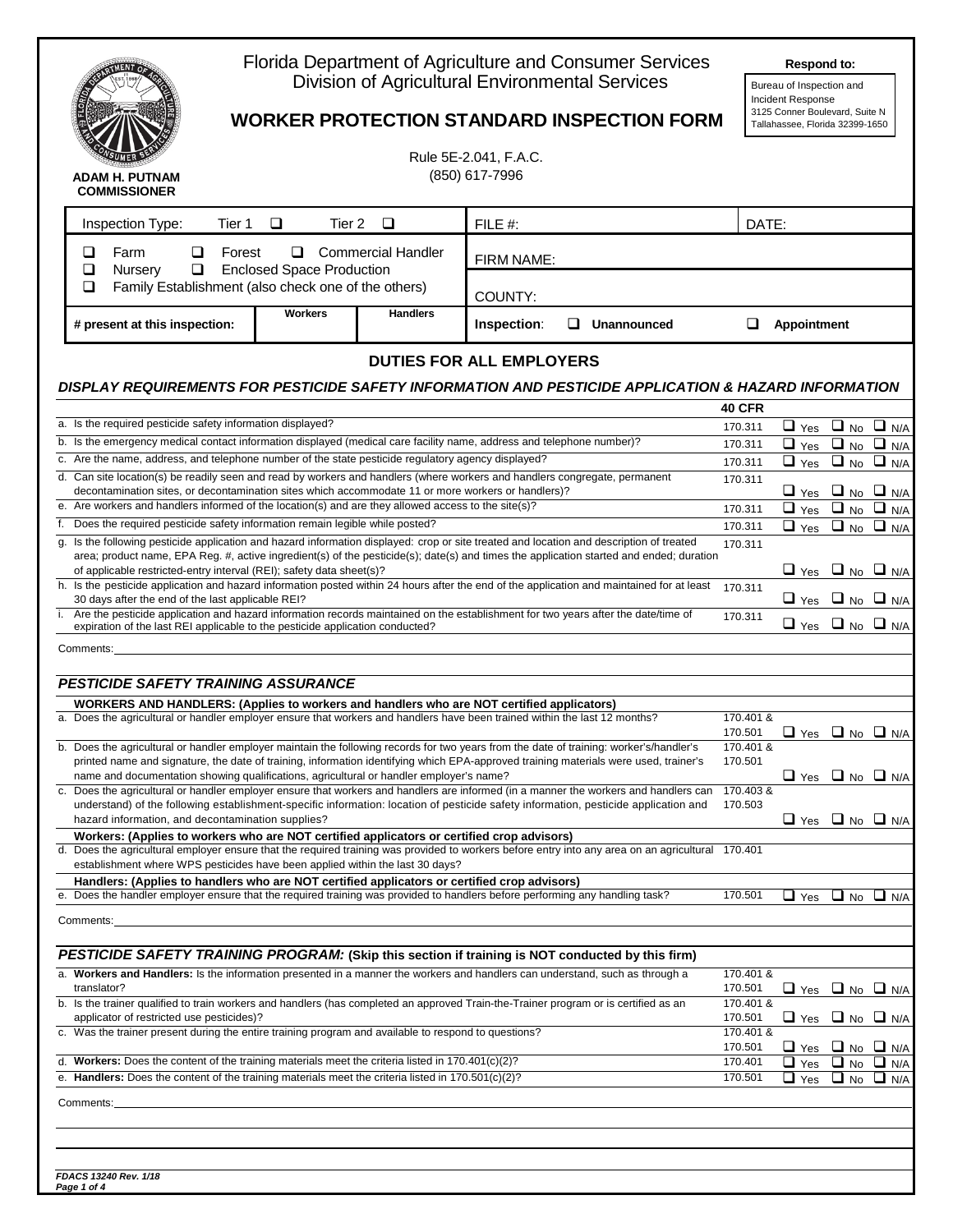| <b>EMPLOYER INFORMATION EXCHANGE</b>                                                                                                                                                                                                                                                                                                                                                                                                                                                                                                                                    |                                 |                                                                    |           |                                 |
|-------------------------------------------------------------------------------------------------------------------------------------------------------------------------------------------------------------------------------------------------------------------------------------------------------------------------------------------------------------------------------------------------------------------------------------------------------------------------------------------------------------------------------------------------------------------------|---------------------------------|--------------------------------------------------------------------|-----------|---------------------------------|
| a. Does the agricultural employer notify the commercial handler employer regarding the specific location and description of any treated<br>areas on an agricultural establishment where an REI is in effect that the handler may be in (or may walk within 1/4 mile of), and any<br>restrictions on entering those areas?                                                                                                                                                                                                                                               | 170.309                         | $\Box$ Yes $\Box$ No $\Box$ N/A                                    |           |                                 |
| b. Does the commercial handler employer provide the agricultural employer all of the following information prior to the application of any 170.313<br>pesticide on an agricultural establishment: specific location(s) and description(s) of areas to be treated; date, start time, and estimated<br>end time of application; product name(s), EPA Reg. #(s), active ingredient(s); REI; posting/notification requirements; product-specific<br>restrictions or use directions required to protect workers, handlers, or other persons during or after the application? |                                 | $\Box$ Yes $\Box$ No $\Box$ N/A                                    |           |                                 |
| Comments:                                                                                                                                                                                                                                                                                                                                                                                                                                                                                                                                                               |                                 |                                                                    |           |                                 |
| <b>EMERGENCY ASSISTANCE</b>                                                                                                                                                                                                                                                                                                                                                                                                                                                                                                                                             |                                 |                                                                    |           |                                 |
| a. Is prompt transportation to an emergency medical facility available for workers or handlers who have experienced a potential                                                                                                                                                                                                                                                                                                                                                                                                                                         | 170.309 &                       |                                                                    |           |                                 |
| pesticide exposure on the agricultural establishment?<br>b. Does information provided to medical personal regarding the pesticide(s) to which employees may have been exposed include<br>product Safety Data Sheet(s), product name(s), EPA Reg. #(s), active ingredient(s), circumstances of pesticide use, and<br>circumstances that could have resulted in exposure?                                                                                                                                                                                                 | 170.313<br>170.309 &<br>170.313 | $\Box$ Yes $\Box$ No $\Box$ N/A<br>$\Box$ Yes $\Box$ No $\Box$ N/A |           |                                 |
| Comments:                                                                                                                                                                                                                                                                                                                                                                                                                                                                                                                                                               |                                 |                                                                    |           |                                 |
|                                                                                                                                                                                                                                                                                                                                                                                                                                                                                                                                                                         |                                 |                                                                    |           |                                 |
| <b>DECONTAMINATION SUPPLIES</b><br>The employer must follow the following decontamination requirements for WORKERS and HANDLERS:                                                                                                                                                                                                                                                                                                                                                                                                                                        |                                 |                                                                    |           |                                 |
| a. Do the decontamination supplies include soap, single-use towels, and enough water for washing and emergency eye flushing?                                                                                                                                                                                                                                                                                                                                                                                                                                            | 170.411 &                       |                                                                    |           |                                 |
| b. Is the decontamination water of a quality and temperature that will not cause illness or injury when it contacts the skin or eyes or if it is 170.411 &                                                                                                                                                                                                                                                                                                                                                                                                              | 170.509                         | $\Box$ Yes $\Box$ No $\Box$ N/A                                    |           |                                 |
| swallowed?                                                                                                                                                                                                                                                                                                                                                                                                                                                                                                                                                              | 170.509                         | $\Box$ Yes $\Box$ No $\Box$ N/A                                    |           |                                 |
| c. Are the decontamination supplies located together within 1/4 mile of the work site, outside any treated area or area subject to an REI, 170.411 &<br>and reasonably accessible?                                                                                                                                                                                                                                                                                                                                                                                      | 170.509                         | $\Box$ Yes $\Box$ No $\Box$ N/A                                    |           |                                 |
| Comments:                                                                                                                                                                                                                                                                                                                                                                                                                                                                                                                                                               |                                 |                                                                    |           |                                 |
| The employer must follow the following additional decontamination requirements for WORKERS:                                                                                                                                                                                                                                                                                                                                                                                                                                                                             |                                 |                                                                    |           |                                 |
| a. Are decontamination sites provided to workers entering treated areas until 30 days following expiration of the REI?                                                                                                                                                                                                                                                                                                                                                                                                                                                  | 170.411                         |                                                                    |           |                                 |
| (Exception: pesticides with a 4-hour REI require decontamination site for only 7 days following expiration)<br>b. Is a minimum of 1 gallon of water available for each worker at the beginning of each work period?                                                                                                                                                                                                                                                                                                                                                     | 170.411                         | $\Box$ Yes $\Box$ No $\Box$ N/A<br>$\Box$ Yes                      | $\Box$ No | $\Box$ N/A                      |
| <b>Comments: Comments: Comments: Comments: Comments: Comments: Comments: Comments: Comments: Comments: Comments: Comments: Comments: Comments: Comments: Comments: Comments: Comments: Comme</b>                                                                                                                                                                                                                                                                                                                                                                        |                                 |                                                                    |           |                                 |
| The employer must follow the following additional decontamination requirements for HANDLERS:                                                                                                                                                                                                                                                                                                                                                                                                                                                                            |                                 |                                                                    |           |                                 |
| a. Is a minimum of 3 gallons of water available for each handler and early entry worker at the beginning of each work period?                                                                                                                                                                                                                                                                                                                                                                                                                                           | 170.509                         |                                                                    |           |                                 |
| b. Is one clean change of clothing provided to handlers for use in an emergency?                                                                                                                                                                                                                                                                                                                                                                                                                                                                                        | 170.509                         | $\Box$ Yes $\Box$ No $\Box$ N/A<br>$\Box$ Yes $\Box$ No $\Box$ N/A |           |                                 |
| c. Are decontamination supplies located at the mix/load site?                                                                                                                                                                                                                                                                                                                                                                                                                                                                                                           | 170.509                         | $\Box$ Yes $\Box$ No $\Box$ N/A                                    |           |                                 |
| d. Are decontamination supplies for pilots kept in the airplane or at the aircraft loading site?                                                                                                                                                                                                                                                                                                                                                                                                                                                                        | 170.509                         | $\Box$ Yes $\Box$ No $\Box$ N/A                                    |           |                                 |
| e. Are handler decontamination supplies located outside any treated area or area subject to an REI, unless they are kept in enclosed                                                                                                                                                                                                                                                                                                                                                                                                                                    | 170.509                         |                                                                    |           |                                 |
| containers?<br>Are decontamination supplies located where handlers remove personal protective equipment (PPE) for washing thoroughly after                                                                                                                                                                                                                                                                                                                                                                                                                              | 170.509                         | $\Box$ Yes $\Box$ No $\Box$ N/A                                    |           |                                 |
| handling activities?<br>g. For mixing and loading a pesticide product which requires protective eyewear, or mixing/loading any pesticide using a closed system                                                                                                                                                                                                                                                                                                                                                                                                          | 170.509                         | $\Box$ Yes $\Box$ No $\Box$ N/A                                    |           |                                 |
| under pressure, is there a system capable of delivering gently running water at 0.4 gallons per minute for 15 minutes, or at least six<br>gallons of water in containers suitable for providing a gentle eye-flush for about 15 minutes?                                                                                                                                                                                                                                                                                                                                |                                 | $\Box$ Yes $\Box$ No $\Box$ N/A                                    |           |                                 |
| h. Is at least 1 pint of water in portable containers, immediately available for each handler applying a pesticide which requires protective 170.509<br>eyewear?                                                                                                                                                                                                                                                                                                                                                                                                        |                                 | $\Box$ Yes $\Box$ No $\Box$ N/A                                    |           |                                 |
| Comments:                                                                                                                                                                                                                                                                                                                                                                                                                                                                                                                                                               |                                 |                                                                    |           |                                 |
|                                                                                                                                                                                                                                                                                                                                                                                                                                                                                                                                                                         |                                 |                                                                    |           |                                 |
| <b>ADDITIONAL DUTIES FOR WORKER EMPLOYERS</b>                                                                                                                                                                                                                                                                                                                                                                                                                                                                                                                           |                                 |                                                                    |           |                                 |
| <b>RESTRICTIONS DURING APPLICATIONS</b>                                                                                                                                                                                                                                                                                                                                                                                                                                                                                                                                 |                                 |                                                                    |           |                                 |
| a. Are workers prohibited in treated areas during application and until REI(s) have expired and all treated area warning signs have<br>been removed or covered?                                                                                                                                                                                                                                                                                                                                                                                                         | 170.407                         | $\Box$ Yes $\Box$ No $\Box$ N/A                                    |           |                                 |
| b. Are workers and other persons prohibited in treated areas plus the additional exclusion zones depending on the application method 170.405<br>for outdoor production applications?                                                                                                                                                                                                                                                                                                                                                                                    |                                 | $\Box$ Yes $\Box$ No $\Box$ N/A                                    |           |                                 |
| c. Are workers prohibited in enclosed space production areas during the application and until ventilation criteria are met?                                                                                                                                                                                                                                                                                                                                                                                                                                             | 170.405                         | $\Box$ Yes                                                         |           | $\Box$ No $\Box$ N/A            |
| Comments:                                                                                                                                                                                                                                                                                                                                                                                                                                                                                                                                                               |                                 |                                                                    |           |                                 |
| <b>WORKER EARLY ENTRY DURING REI</b>                                                                                                                                                                                                                                                                                                                                                                                                                                                                                                                                    |                                 |                                                                    |           |                                 |
| The employer must ENSURE the following for workers who perform early entry activities:                                                                                                                                                                                                                                                                                                                                                                                                                                                                                  |                                 |                                                                    |           |                                 |
| a. Are early entry workers prohibited in treated areas during the first 4 hours after application and until any required ventilation criteria<br>has been met?                                                                                                                                                                                                                                                                                                                                                                                                          | 170.603                         | $\Box$ Yes $\Box$ No $\Box$ N/A                                    |           |                                 |
| b. Are early entry workers performing short-term activities that do not involve hand labor limited to 1 hour of work in a 24-hour period?                                                                                                                                                                                                                                                                                                                                                                                                                               | 170.603                         | $\Box$ Yes $\Box$ No $\Box$ N/A                                    |           |                                 |
| c. Are early entry workers who perform limited contact and irrigation activities limited to 8 hours of work in a 24-hour period?                                                                                                                                                                                                                                                                                                                                                                                                                                        | 170.603                         |                                                                    |           | $\Box$ Yes $\Box$ No $\Box$ N/A |
|                                                                                                                                                                                                                                                                                                                                                                                                                                                                                                                                                                         |                                 |                                                                    |           |                                 |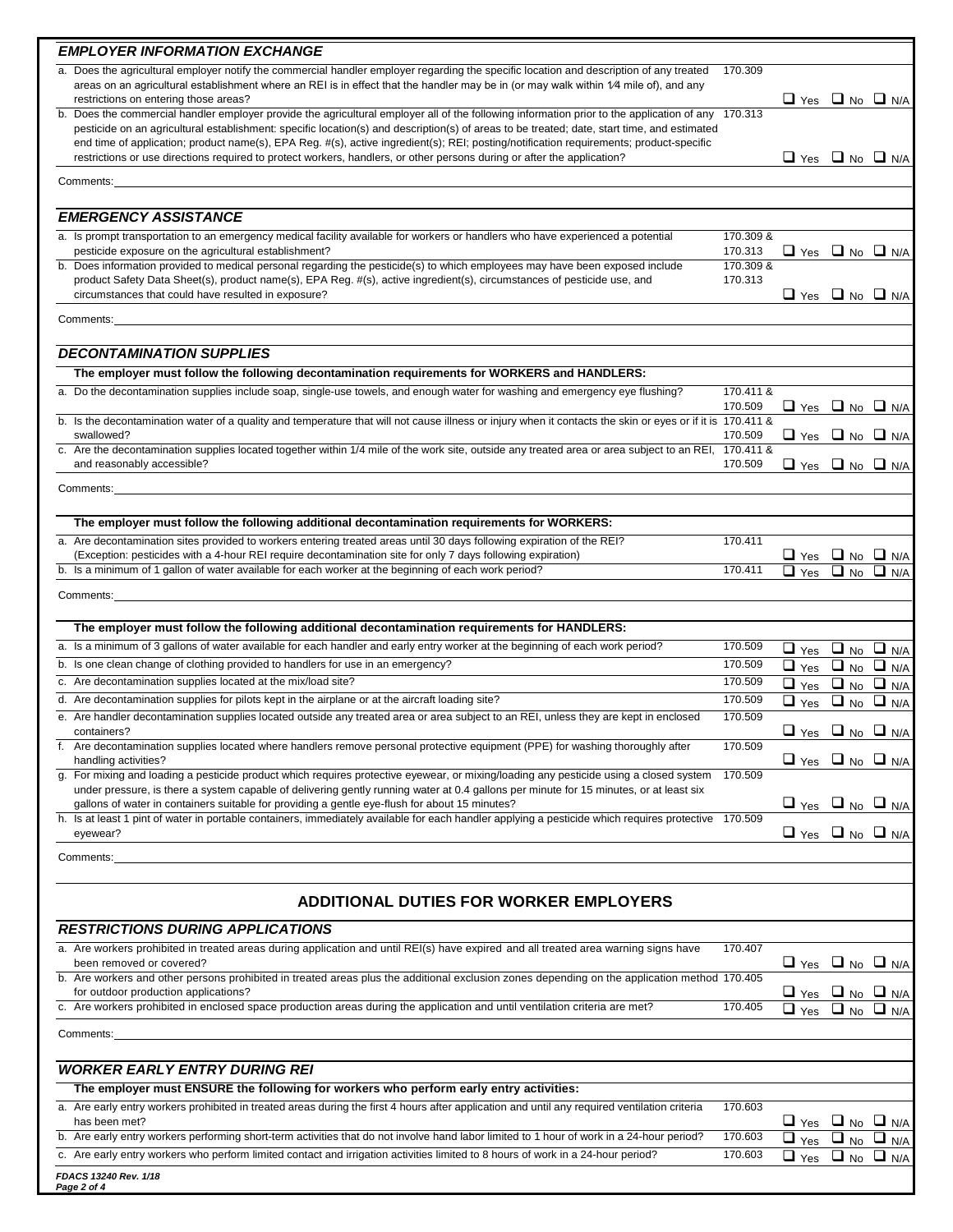| d. Does the employer provide the following information to each early-entry worker, orally (in a manner the worker can understand):<br>location of the early entry area; pesticide(s) applied; dates and times that the REI begins and ends; reason for the early entry, | 170.605 |                                                                    |                      |
|-------------------------------------------------------------------------------------------------------------------------------------------------------------------------------------------------------------------------------------------------------------------------|---------|--------------------------------------------------------------------|----------------------|
| description of tasks that may be performed, and other limitations; PPE required; location of the pesticide safety information and<br>decontamination supplies?                                                                                                          |         | $\Box$ Yes $\Box$ No $\Box$ N/A                                    |                      |
| e. Does the employer ensure that each early entry worker has been informed (in a manner the worker can understand) of all applicable 170.605                                                                                                                            |         |                                                                    |                      |
| pesticide labeling requirements and statements related to human hazards or precautions, first aid, and user safety?<br>f. Does the employer provide the correct PPE and ensure that workers use PPE properly during early entry?                                        | 170.605 | $\Box$ Yes $\Box$ No $\Box$ N/A<br>$\Box$ Yes $\Box$ No $\Box$ N/A |                      |
| g. Does employer instruct each early entry worker on proper PPE use and removal, and as appropriate, cleaning, maintenance and<br>disposal?                                                                                                                             | 170.605 | $\Box$ Yes $\Box$ No $\Box$ N/A                                    |                      |
| h. Is contaminated PPE disposed of properly?                                                                                                                                                                                                                            | 170.605 | $\Box$ Yes $\Box$ No $\Box$ N/A                                    |                      |
| i. Does employer ensure that no worker is allowed or directed to wear PPE without implementing measures sufficient to prevent<br>heat-related illness?                                                                                                                  | 170.605 | $\Box$ Yes $\Box$ No $\Box$ N/A                                    |                      |
| Does employer ensure that each worker is instructed in the prevention, recognition, and first aid treatment of heat-related illness?                                                                                                                                    | 170.605 | $\Box$ Yes                                                         | $\Box$ No $\Box$ N/A |
| Comments:                                                                                                                                                                                                                                                               |         |                                                                    |                      |
| <b>NOTICE OF APPLICATIONS TO WORKERS</b>                                                                                                                                                                                                                                |         |                                                                    |                      |
| a. Are workers given both oral and posted notification when required by the pesticide label?                                                                                                                                                                            | 170.409 | $\Box$ Yes $\Box$ No $\Box$ N/A                                    |                      |
| b. Are outdoor production areas posted with warning signs for REI(s) greater than 48 hours?                                                                                                                                                                             | 170.409 | $\Box$ Yes $\Box$ No $\Box$ N/A                                    |                      |
| c. Are all enclosed space applications, (except for REI(s) of 4 hours or less) posted with WPS warning signs?                                                                                                                                                           | 170.409 | $\Box$ Yes $\Box$ No $\Box$ N/A                                    |                      |
| d. Are workers given notification of applications (either orally or posted) for other applications?                                                                                                                                                                     | 170.409 | $\Box$ Yes $\Box$ No $\Box$ N/A                                    |                      |
| <b>Posted Warning Signs</b>                                                                                                                                                                                                                                             |         |                                                                    |                      |
| a. Does the employer use the approved WPS warning signs for posted notification?                                                                                                                                                                                        | 170.409 | $\Box$ Yes $\Box$ No $\Box$ N/A                                    |                      |
| b. Are the signs posted at all reasonable points of worker entry, including each access road, each border with any housing area<br>within 100 feet of entry to the treated area and each footpath and other walking route that enters the treated area?                 | 170.409 | $\Box$ Yes $\Box$ No $\Box$ N/A                                    |                      |
| c. Are the signs posted no sooner than 24 hours prior to application?                                                                                                                                                                                                   | 170.409 | $\Box$ Yes $\Box$ No $\Box$ N/A                                    |                      |
| d. Are the signs removed or covered within 3 days after the end of the REI?                                                                                                                                                                                             | 170.409 | $\Box$ Yes $\Box$ No $\Box$ N/A                                    |                      |
| e. Does the employer ensure that workers do not enter the treated area while the signs remain posted?                                                                                                                                                                   | 170.409 | $\Box$ Yes $\Box$ No $\Box$ N/A                                    |                      |
| Oral Warnings                                                                                                                                                                                                                                                           |         |                                                                    |                      |
| a. Are oral warnings given before the application begins or at the beginning of the work period in manner that the workers can<br>understand?                                                                                                                           | 170.409 | $\Box$ Yes $\Box$ No $\Box$ N/A                                    |                      |
| b. Do oral warnings include the following: location and description of treated area; dates and times of REI; instructions not to enter                                                                                                                                  | 170.409 |                                                                    |                      |
| treated area or an application exclusion zone during the application, REI, and until all treated area warning signs have been<br>removed or covered?                                                                                                                    |         | $\Box$ Yes $\Box$ No $\Box$ N/A                                    |                      |
|                                                                                                                                                                                                                                                                         |         |                                                                    |                      |
| Comments:                                                                                                                                                                                                                                                               |         |                                                                    |                      |
|                                                                                                                                                                                                                                                                         |         |                                                                    |                      |
| ADDITIONAL DUTIES FOR HANDLER EMPLOYERS AND HANDLERS                                                                                                                                                                                                                    |         |                                                                    |                      |
| <b>APPLICATION RESTRICTIONS AND MONITORING</b>                                                                                                                                                                                                                          |         |                                                                    |                      |
| a. Do both the handler employer and the handler ensure that no pesticide is applied (either directly or through drift) so as to contact                                                                                                                                 | 170.505 |                                                                    |                      |
| anyone other than trained and PPE-equipped handlers involved in the application?<br>b. Are handlers monitored visually or by voice every 2 hours when handling Skull & Crossbones pesticides?                                                                           | 170.505 | $\Box$ Yes $\Box$ No $\Box$ N/A                                    |                      |
| c. Does the handler have continuous visual or voice contact with another trained and PPE-equipped handler stationed immediately 170.505                                                                                                                                 |         | $\Box$ Yes $\Box$ No $\Box$ N/A                                    |                      |
| outside of the enclosed space when handling a fumigant in enclosed space production?                                                                                                                                                                                    |         | $\Box$ Yes $\Box$ No $\Box$ N/A                                    |                      |
| d. Does the handler performing the application immediately suspend application if anyone, other than an appropriately trained and                                                                                                                                       | 170.505 |                                                                    |                      |
| equipped handler is in the application exclusion zone?                                                                                                                                                                                                                  |         | $\Box$ Yes $\Box$ No $\Box$ N/A                                    |                      |
| Comments:                                                                                                                                                                                                                                                               |         |                                                                    |                      |
| <b>SPECIFIC INSTRUCTIONS FOR HANDLERS</b>                                                                                                                                                                                                                               |         |                                                                    |                      |
| a. Does the handler employer ensure that handlers read the label or are informed (in a manner the handler can understand) about                                                                                                                                         | 170.503 |                                                                    |                      |
| the label requirements for safe use before performing any handling activity?                                                                                                                                                                                            |         | $\Box$ Yes $\Box$ No $\Box$ N/A                                    |                      |
| b. Does the handler have access to the product labeling during handling activities?                                                                                                                                                                                     | 170.503 | $\Box$ Yes $\Box$ No $\Box$ N/A                                    |                      |
| c. Is the handler aware of requirements for any entry restrictions, application exclusion zones and restricted-entry intervals as that<br>may apply based on the handler's activities?                                                                                  | 170.503 | $\Box$ Yes $\Box$ No $\Box$ N/A                                    |                      |
| d. Does the handler employer ensure that the handler has been informed or is aware of the specific location of pesticide safety                                                                                                                                         | 170.503 |                                                                    |                      |
| information, pesticide application and hazard information, decontamination supplies?                                                                                                                                                                                    |         | $\Box$ Yes $\Box$ No $\Box$ N/A                                    |                      |
| Comments: New York Comments: New York Comments: New York Comments: New York Comments: New York Comments: New York Comments: New York Comments: New York Comments: New York Comments: New York Comments: New York Comments: New                                          |         |                                                                    |                      |
| <b>SAFE OPERATION OF EQUIPMENT</b>                                                                                                                                                                                                                                      |         |                                                                    |                      |
| a. Does the handler employer ensure that the handler is instructed in the safe operation of any handling equipment before it is used? 170.313                                                                                                                           |         | $\Box$ Yes $\Box$ No $\Box$ N/A                                    |                      |
| b. Does the handler employer ensure that handling equipment is inspected and repaired before each day of use?                                                                                                                                                           | 170.313 | $\overline{\square}$ Yes $\Box$ No $\Box$ N/A                      |                      |
| c. Does the handler employer ensure that any employees who repair, clean, or adjust any handling equipment that contains                                                                                                                                                | 170.313 |                                                                    |                      |
| pesticides or pesticide residues are trained as handlers, and that non-employees who repair, clean, or adjust such handling<br>equipment are informed that equipment may be contaminated and instructed about the potential effects of exposure, practices for          |         |                                                                    |                      |
| preventing or limiting exposure, and decontamination procedures?                                                                                                                                                                                                        |         | $\Box$ Yes $\Box$ No $\Box$ N/A                                    |                      |
| Comments:                                                                                                                                                                                                                                                               |         |                                                                    |                      |